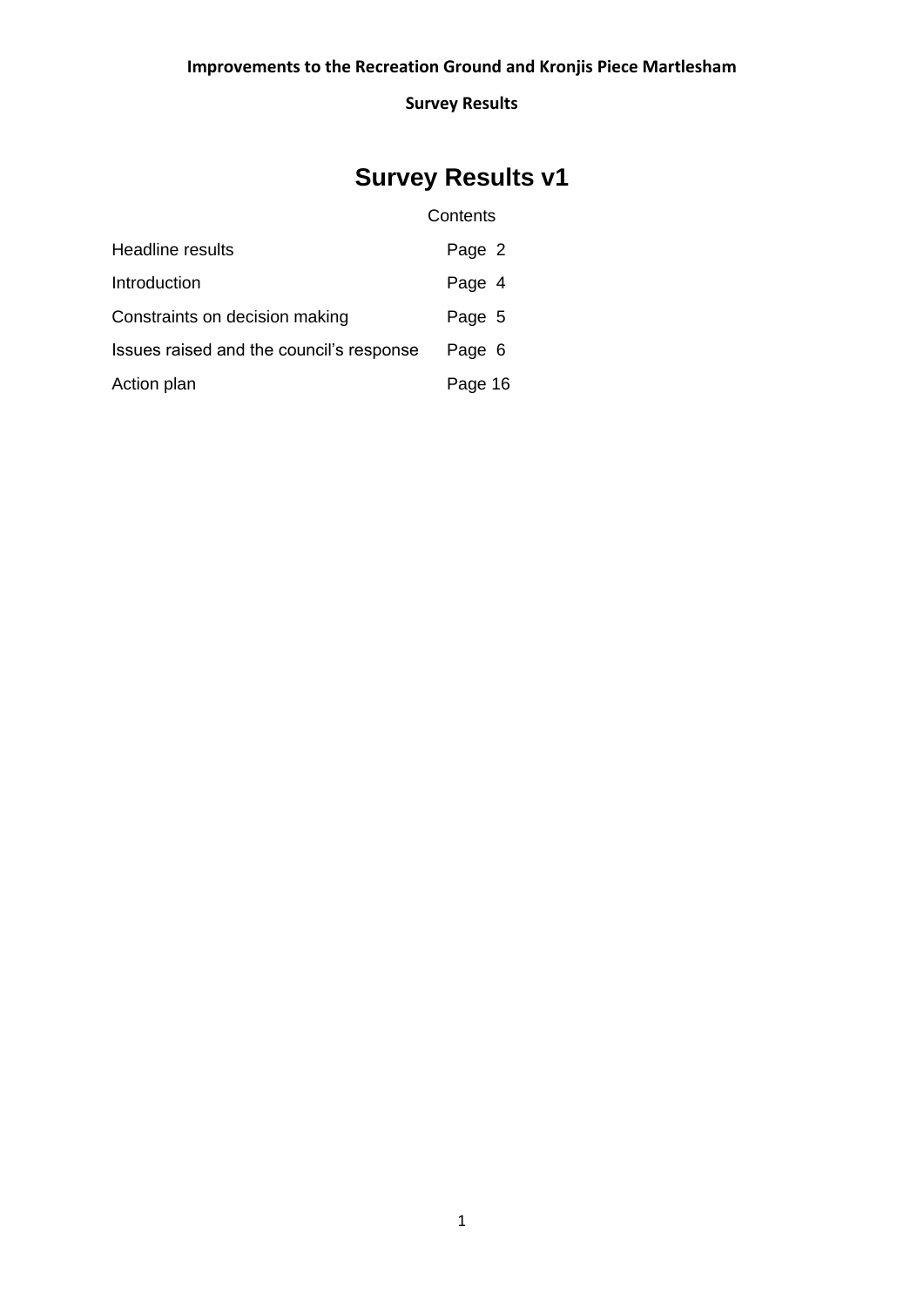The Headline results are as follows:

Total number of responses received was 50

| Improved signage Q1                                                                                   |                                                                                                                |                |
|-------------------------------------------------------------------------------------------------------|----------------------------------------------------------------------------------------------------------------|----------------|
|                                                                                                       | Supportive                                                                                                     | 24             |
|                                                                                                       | Supportive with positive comments                                                                              | 8              |
|                                                                                                       | Supportive with caveats                                                                                        | 0              |
|                                                                                                       | Opposed                                                                                                        | 13             |
| Replace petanque piste Q2                                                                             |                                                                                                                |                |
|                                                                                                       | Supportive                                                                                                     | 31             |
|                                                                                                       | Supportive with positive comments                                                                              | $\overline{0}$ |
|                                                                                                       | Supportive with caveats                                                                                        | 5              |
|                                                                                                       | Opposed                                                                                                        |                |
|                                                                                                       | Accessible walks and sensory garden. Additional seats and picnic benches Q3                                    |                |
|                                                                                                       | Supportive                                                                                                     | 26             |
|                                                                                                       | Supportive with positive comments                                                                              | $\overline{7}$ |
|                                                                                                       | Supportive with caveats                                                                                        | 4              |
|                                                                                                       | Opposed                                                                                                        | 7              |
| New dog bin Q4                                                                                        |                                                                                                                |                |
|                                                                                                       | Supportive                                                                                                     | 38             |
|                                                                                                       | Supportive with positive comments                                                                              | 7              |
|                                                                                                       | Supportive with caveats                                                                                        | 3              |
|                                                                                                       | Opposed                                                                                                        | $\Omega$       |
| Planting for screening, tidied fence line (excluding removal of fence around football pitch)<br>"Q5a" |                                                                                                                |                |
|                                                                                                       | Supportive                                                                                                     | 25             |
|                                                                                                       | Supportive with positive comments                                                                              | 8              |
|                                                                                                       | Supportive with caveats                                                                                        | $\overline{2}$ |
|                                                                                                       | Opposed                                                                                                        | 11             |
|                                                                                                       | Specifically with reference to football pitch as a dog "exercise" area "Q5b"<br>Supportive of removal of fence | 9              |
|                                                                                                       | Supportive with positive comments                                                                              | 1              |
|                                                                                                       | Supportive with caveats                                                                                        | 3              |
|                                                                                                       | Opposed to removal of fence                                                                                    | $27 - 1$       |
| Improved surface for vehicular entrance track and car park Q6                                         |                                                                                                                |                |
|                                                                                                       | Supportive                                                                                                     | 23             |
|                                                                                                       | Supportive with positive comments                                                                              | 1              |
|                                                                                                       | Supportive with caveats                                                                                        | 5              |
|                                                                                                       | Opposed                                                                                                        | 15             |
|                                                                                                       |                                                                                                                |                |

If a dog owner will you help with future campaigns to reduce dog waste on the site? Please supply contact details No responses received

Supportive with positive comments means the answer seemed to presume agreement and went on to suggest problems, features, improvements and other things to think about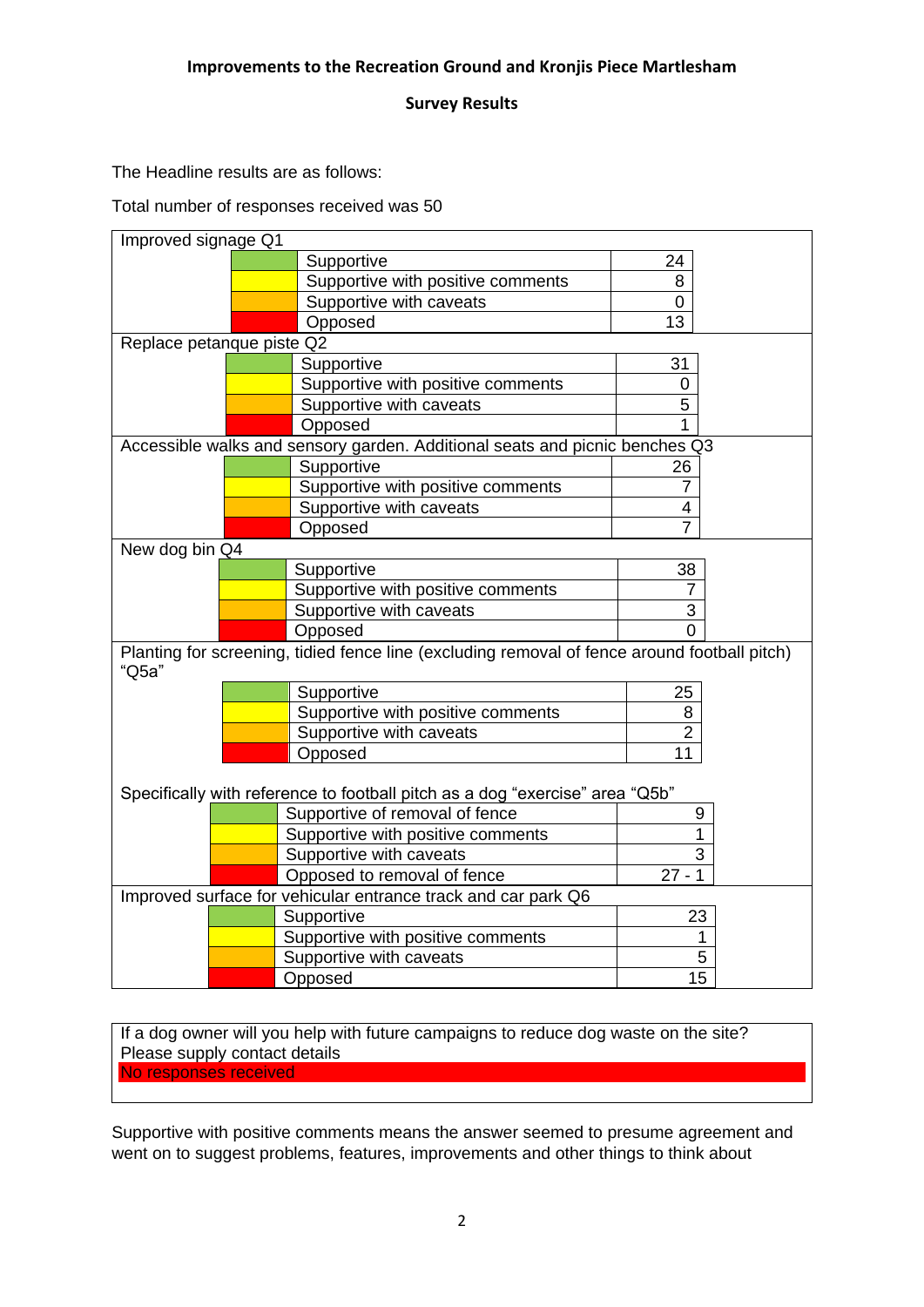#### **Survey Results**

Supportive with caveats means a specific statement of opposition was not made but obstacles and problems listed which implied the proposal should or could not go ahead. By implication if problems listed could be solved the respondent would not object to this going ahead

Occasionally the line is blurred between these and a judgement has been made

Not all respondents answered all questions, not all responses were classifiable and some contained multiple points which have been shown separately when the question was a composite one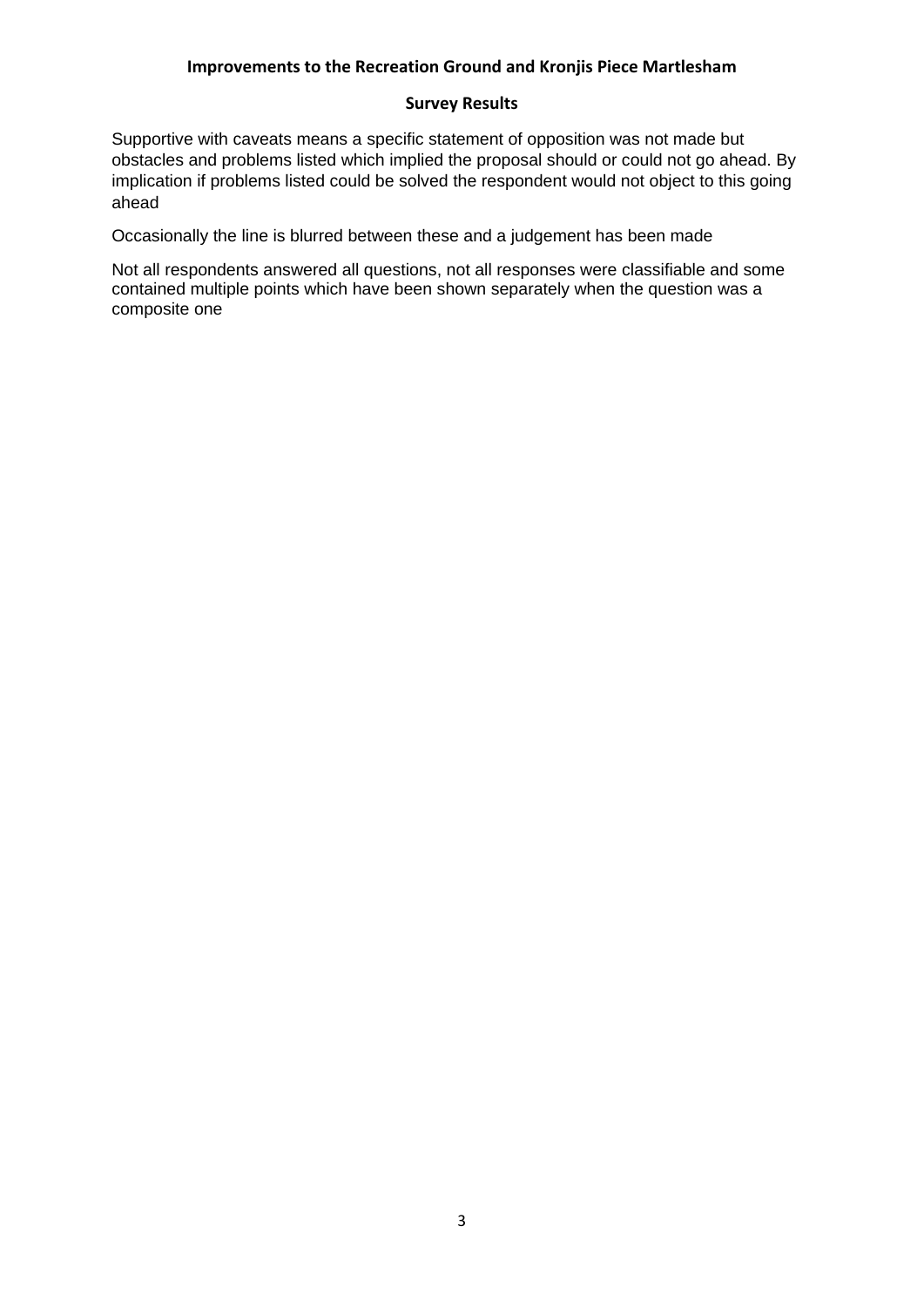# Introduction

The above survey was carried out as part of a project to establish a plan for the future development of the recreation ground and the adjacent area of Kronjis Piece.

The recreation ground itself is owned and managed by a trust and the parish council is the sole trustee. In practice day to day management is delegated to the council's Recreation and Amenities Committee. An annual meeting of the trust also takes place. Kronjis piece is owned by the parish council and managed by the same committee. To the outside observer the two pieces of land are indistinguishable. The only practical difference is that the recreation ground is manged within the terms of the trust deed which place certain limitations on what can and can't be done on that part of the area. Where applicable these constraints will be explained in this document

Although already a well used and valued facility it has been managed on an ad hoc basis and lacks a coherent identity. The overall provision has grown over the years and may not fully match present day needs. It is also removed from the bulk of the population of the parish. These factors suggest that it is not as well known and used as it should be.

The purpose of this project therefore is to map out residents needs and institute a programme of improvements to meet these. The success criteria of this project will be increased use of the ground by a wide range of residents

The survey of public opinion has been supplemented by seeking targeted responses from identifiable groups of stakeholders. Groups who have responded include, Women's Institute, Martlesham Youth Football Club, Martlesham Community Council, Martlesham in Bloom, Disability Advice Service. We have also received support and advice from East Suffolk Council Community Officer.

This methodology is recommended when conflicting demands of stakeholders may make public meetings or workshops unproductive, as has occurred in the past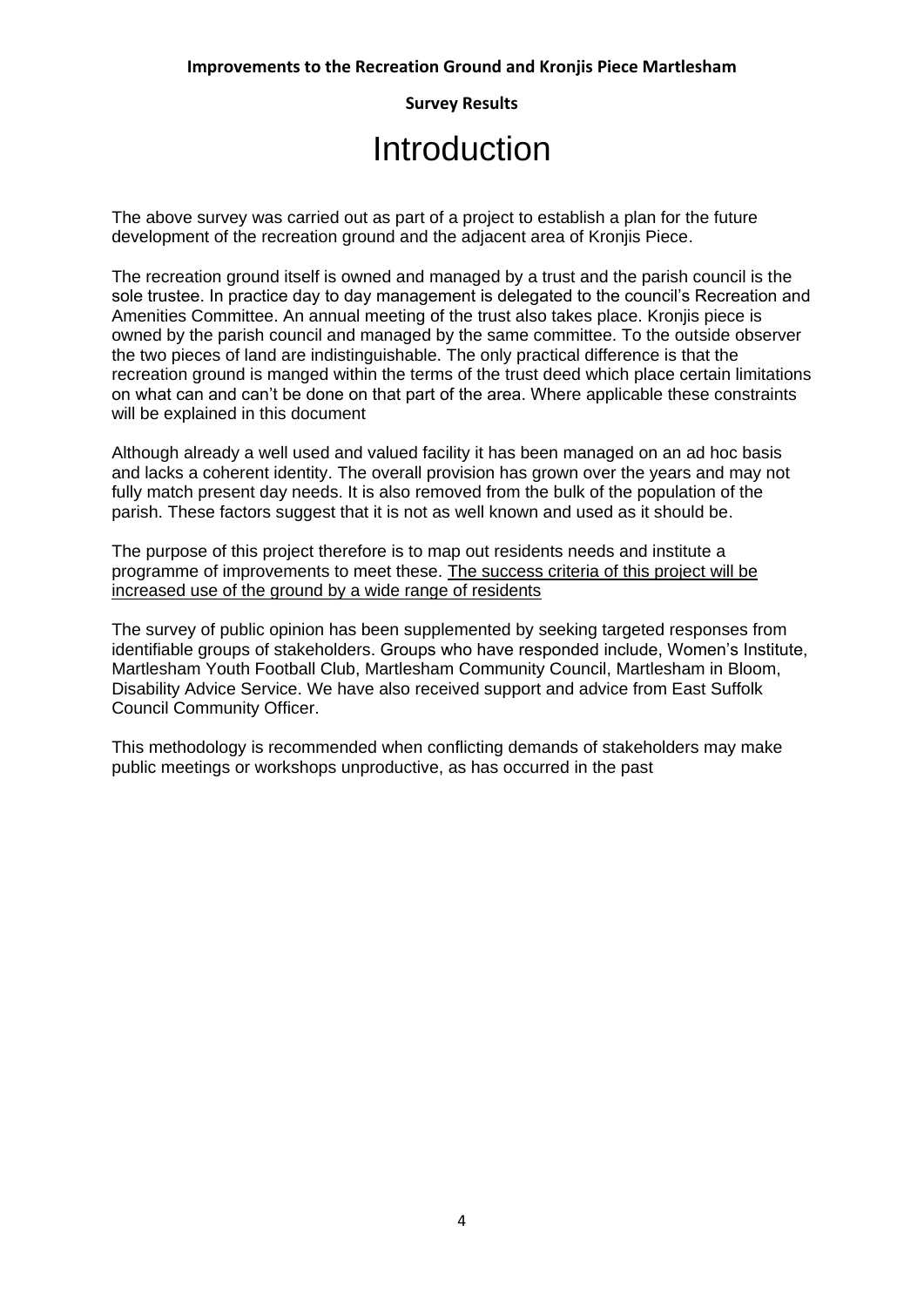# Constraints on decision making

When considering which improvements to proceed with and their respective priorities the Parish Council is working under the following constraints

- 1. Legal constraints on trust beneficiaries.
	- a. The beneficiaries of any expenditure must be residents of Martlesham or live within  $\frac{1}{2}$  mile of boundaries. While it is Impossible to police this restriction, any activities should be shown to substantially benefit this group.
	- b. Organised activities involving non-beneficiaries would be allowable if their participation made possible the continuation of the organised activities. For example. a bowls club would not be viable if only Martlesham residents were allowed to join
- 2. Trust and PC resources available.
	- a. The trust cannot routinely charge for any activities so there is no guaranteed income stream.
	- b. Historically the bulk of the cost have been met by the Parish Council, which has other responsibilities in the parish, both financial and in use of staff time
- 3. Availability of external funding
	- a. Where available grants will be applied for from East Suffolk and Suffolk County Councils, through Martlesham councillors.
	- b. Other organisations which may offer ad hoc funding where Recreation Ground projects meet their criteria will also be approached
- 4. Demographics and needs of the beneficiaries
	- a. It is unfortunate that much of the information about the characteristics of the beneficiaries relies on out of date census information, however the main outlines show an aging population, which needs to be catered for, as well as younger persons
- 5. In the context of parish wide provision of recreational facilities
	- a. The parish has other play spaces and areas for recreation therefore facilities available in one location need not necessarily be duplicated at the recreation ground.
	- b. Where duplication is necessary in the case of childrens' play equipment for example, it should be noted that provision is currently being enhanced elsewhere, so the recreation ground will currently be a lower priority
- 6. Sensitivity to location
	- a. The ground is situated in an Area of Outstanding Natural Beauty, which dictates a rural as opposed to urban atmosphere is maintained.
	- b. It is also close to a network of footpaths and cycle routes and these should be integrated into provision
- 7. Suitable alternative provision near to the parish
	- a. For larger scale works requiring high costs (initial and ongoing) which attract users from a wide catchment area the parish needs to be seen in the context of nearby provision. Facilities of this type which are available in Woodbridge and Kesgrave need not be duplicated. An example of this is the Skate Park in Woodbridge which is a ten minute cycle ride from the recreation ground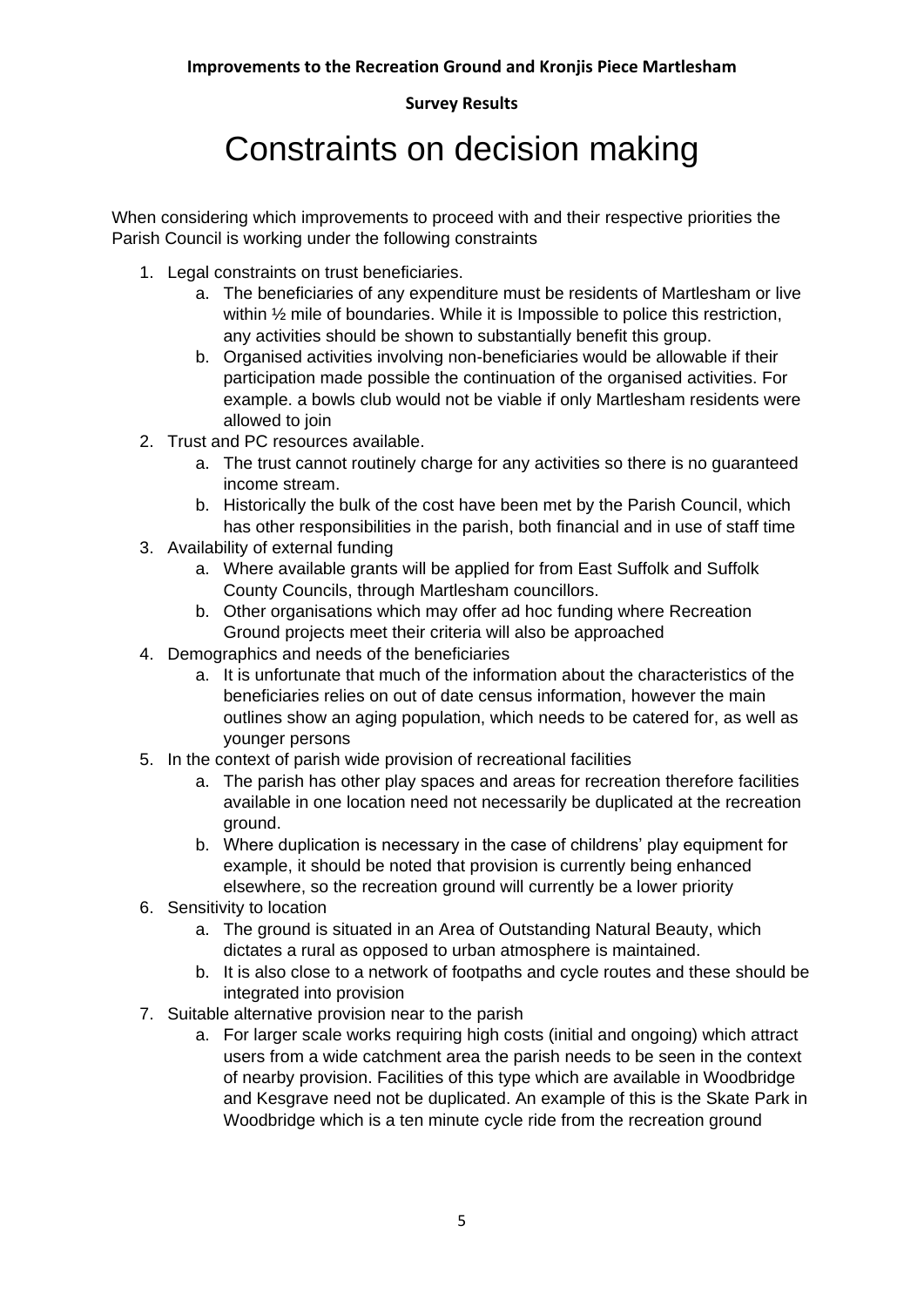# The detailed issues raised now follow, (each survey question on new page)

| Q1 Improved signage                                                               | 24/8/0/13                                                                                  |
|-----------------------------------------------------------------------------------|--------------------------------------------------------------------------------------------|
| <b>Issues Raised</b>                                                              | Responses                                                                                  |
| Main objections were, no need for locals, expense and other priorities            | A majority favoured improvements, but these comments                                       |
|                                                                                   | were taken into account                                                                    |
|                                                                                   |                                                                                            |
| Suggestions                                                                       | Responses                                                                                  |
| Consistent format, suitable for area and no more than strictly necessary          | Agreed that a consistent format should be used, with the                                   |
| Signs pointing to the entrances                                                   | minimum of signage and visual intrusion, to comprise                                       |
| Signs listing facilities/rules, incl countryside code                             | name, notification of ownership, contact details, basic rules<br>and facilities available. |
| Interpretation boards with history and flora/fauna details, per circular walk and | When the project is complete an interpretation board                                       |
| <b>MCLNR</b>                                                                      | placing the ground in its context will be provided as funds                                |
| Signs placing ground in context, incl AONB and Fynn Valley Walk                   | allow                                                                                      |
| Signs for dog poo bins                                                            |                                                                                            |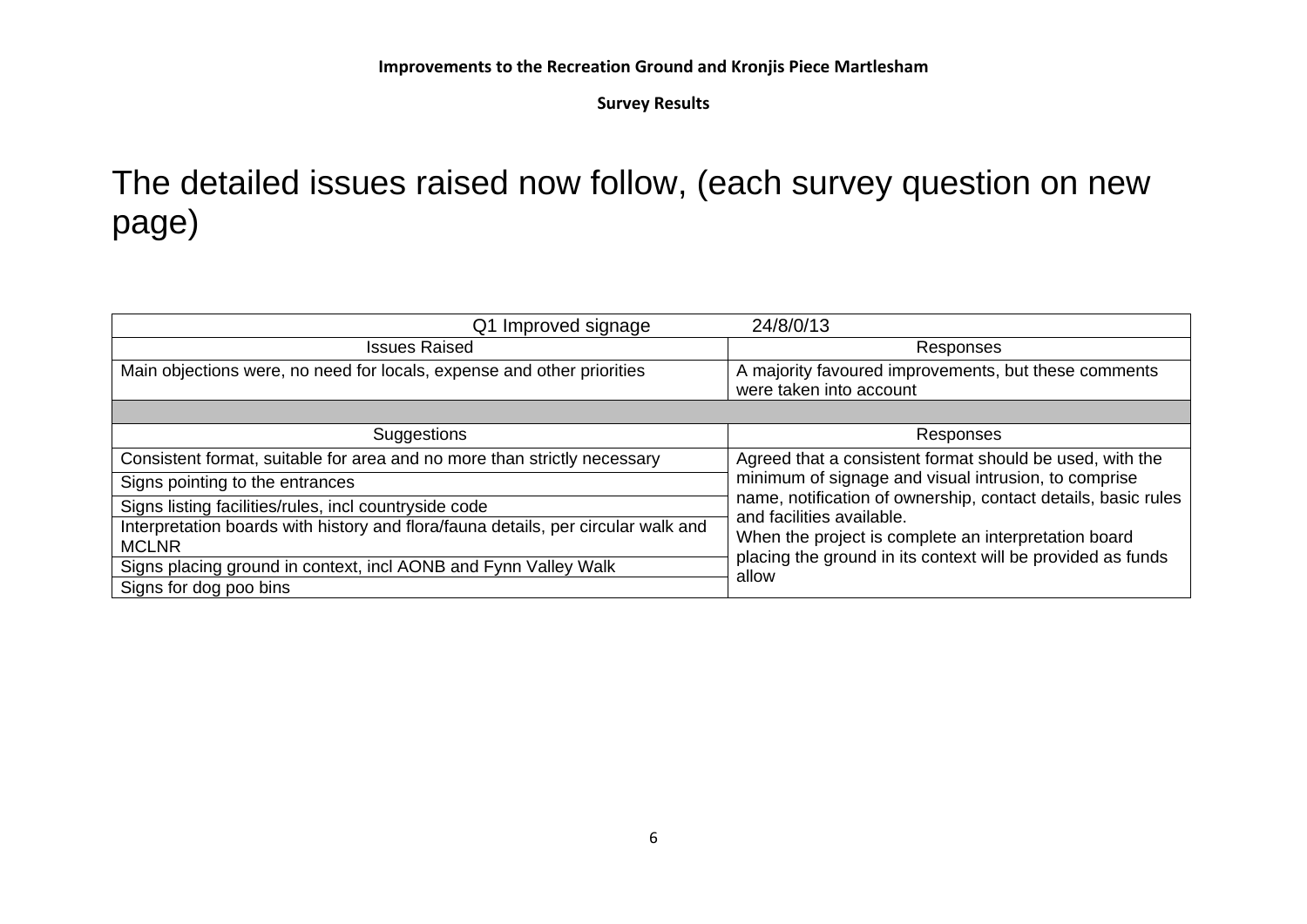| 31/0/5/1<br>Q2 Replace petanque piste                                                                                                                                                                                                                            |                                                                                                                                                                                                                              |
|------------------------------------------------------------------------------------------------------------------------------------------------------------------------------------------------------------------------------------------------------------------|------------------------------------------------------------------------------------------------------------------------------------------------------------------------------------------------------------------------------|
| Individual comments                                                                                                                                                                                                                                              | Response                                                                                                                                                                                                                     |
| Lack of use cited as reasons for removal                                                                                                                                                                                                                         | No demand for the piste, which is considered unsuitable for                                                                                                                                                                  |
| Suggestions of replacement by MUGA, skatepark or tennis courts,<br>basketball or netball                                                                                                                                                                         | organised competitions.<br>The much valued natural setting and provision of hard surface                                                                                                                                     |
| Resurface it with a safety play surface so that it can be used for<br>informal play. Our concerns with netball/basketball nets are that<br>children could easily run onto the track after stray balls and that the<br>nets could be misused and prone to damage. | facilities elsewhere persuaded us not to increase the size of the<br>facility.<br>The nature of the scratch games and informal practice taking place<br>on the smaller facility would not constitute an unacceptable risk of |
| Resurface it with a safety play surface so that it can be used for<br>informal play; we do not think that any netball/basketball nets should<br>be put on this as it would need more maintenance and could get<br>vandalised.                                    | injury from slow moving traffic                                                                                                                                                                                              |
| Any nets that need balls kicked or thrown could be a problem<br>because being close to the track children might run across in front of<br>vehicles and therefore a safety issue.                                                                                 |                                                                                                                                                                                                                              |
| Relocate to The Green                                                                                                                                                                                                                                            | The Parish Council does not own any land near the Green                                                                                                                                                                      |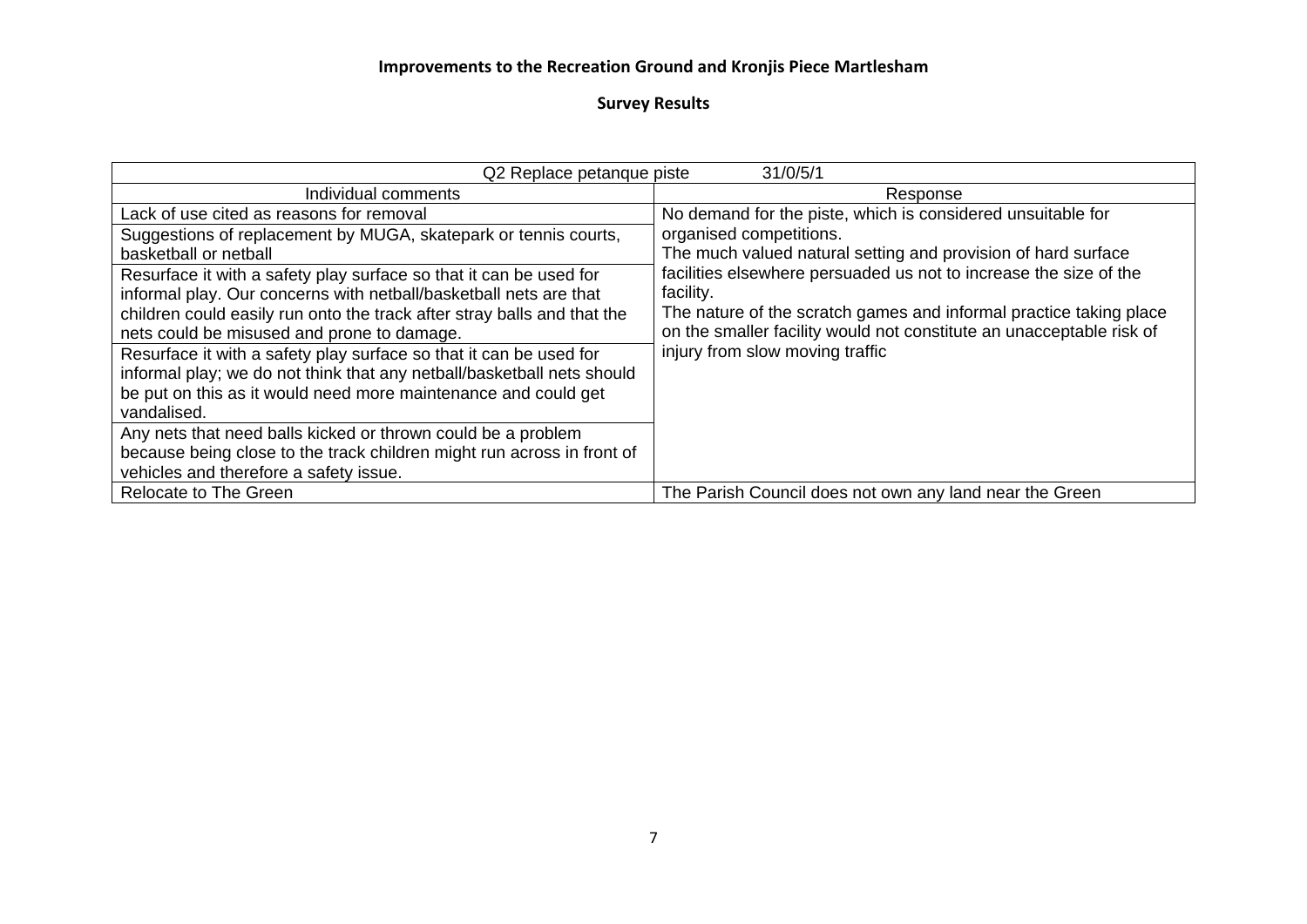| 26/7/4/7<br>Q 3 Accessible walk and sensory garden. Additional seats and picnic benches                                                                                                                                                                                                                                                                                                                                    |                                                                                                                                                                                                       |  |
|----------------------------------------------------------------------------------------------------------------------------------------------------------------------------------------------------------------------------------------------------------------------------------------------------------------------------------------------------------------------------------------------------------------------------|-------------------------------------------------------------------------------------------------------------------------------------------------------------------------------------------------------|--|
| Consolidated issues raised                                                                                                                                                                                                                                                                                                                                                                                                 | Response                                                                                                                                                                                              |  |
| Accessible walks widely supported, circular route, wide enough to<br>accommodate two people, substantial surface, should it be raised?<br>Accessible link to creek and other local footpaths requested<br>Offer of assistance regarding suitable surfaces<br>Additional dispersed seating and picnic tables supported, to support                                                                                          | Accessible walks will be provided, the route of which will dictate the<br>location of seating, picnic tables etc and should be able to<br>accommodate the suggestions given                           |  |
| vies to creek/river, wildflower area and football pitch                                                                                                                                                                                                                                                                                                                                                                    |                                                                                                                                                                                                       |  |
| Sensory garden widely supported. Issues raised, needs cordoning off<br>from dogs, no suitable accessible site, need for specialist advice and<br>maintenance, not in keeping with natural surroundings.<br>There is a local group Autism and ADHD who have been let down on<br>an area for their award winning memorial garden, they have<br>fundraising in place for seating, planting wild flowers, trees and<br>benches | We will begin this project by seeking appropriate specialist advice<br>and funding                                                                                                                    |  |
| Generally care should be taken to preserve natural setting                                                                                                                                                                                                                                                                                                                                                                 | This will be a major consideration in our decision making                                                                                                                                             |  |
|                                                                                                                                                                                                                                                                                                                                                                                                                            |                                                                                                                                                                                                       |  |
| Issues raised in individual responses                                                                                                                                                                                                                                                                                                                                                                                      | Response                                                                                                                                                                                              |  |
| Enough walks already/                                                                                                                                                                                                                                                                                                                                                                                                      | Other feedback did not support this                                                                                                                                                                   |  |
| Spend money on youngsters, Skate Park                                                                                                                                                                                                                                                                                                                                                                                      | Money will be spent on youngsters at the ground and elsewhere, but<br>the demographics of the parish dictate other age groups should also<br>be provided for. A skate park is available in Woodbridge |  |
| Bins beside benches, signs to take litter home                                                                                                                                                                                                                                                                                                                                                                             | Will be provided if necessary                                                                                                                                                                         |  |
| Accessible walks won't be used                                                                                                                                                                                                                                                                                                                                                                                             | Other feedback did not support this                                                                                                                                                                   |  |
| <b>Braille signs</b>                                                                                                                                                                                                                                                                                                                                                                                                       | To be investigated                                                                                                                                                                                    |  |
| Traffic problems must be solved before ground can be accessible<br>and pleasant                                                                                                                                                                                                                                                                                                                                            | The Parish Council is aware of the traffic problems and consistently<br>lobbies for solutions which will confine through traffic to the A12 and<br>associated calming measures                        |  |
| Offer of help researching types of accessible walkways                                                                                                                                                                                                                                                                                                                                                                     | Received with thanks                                                                                                                                                                                  |  |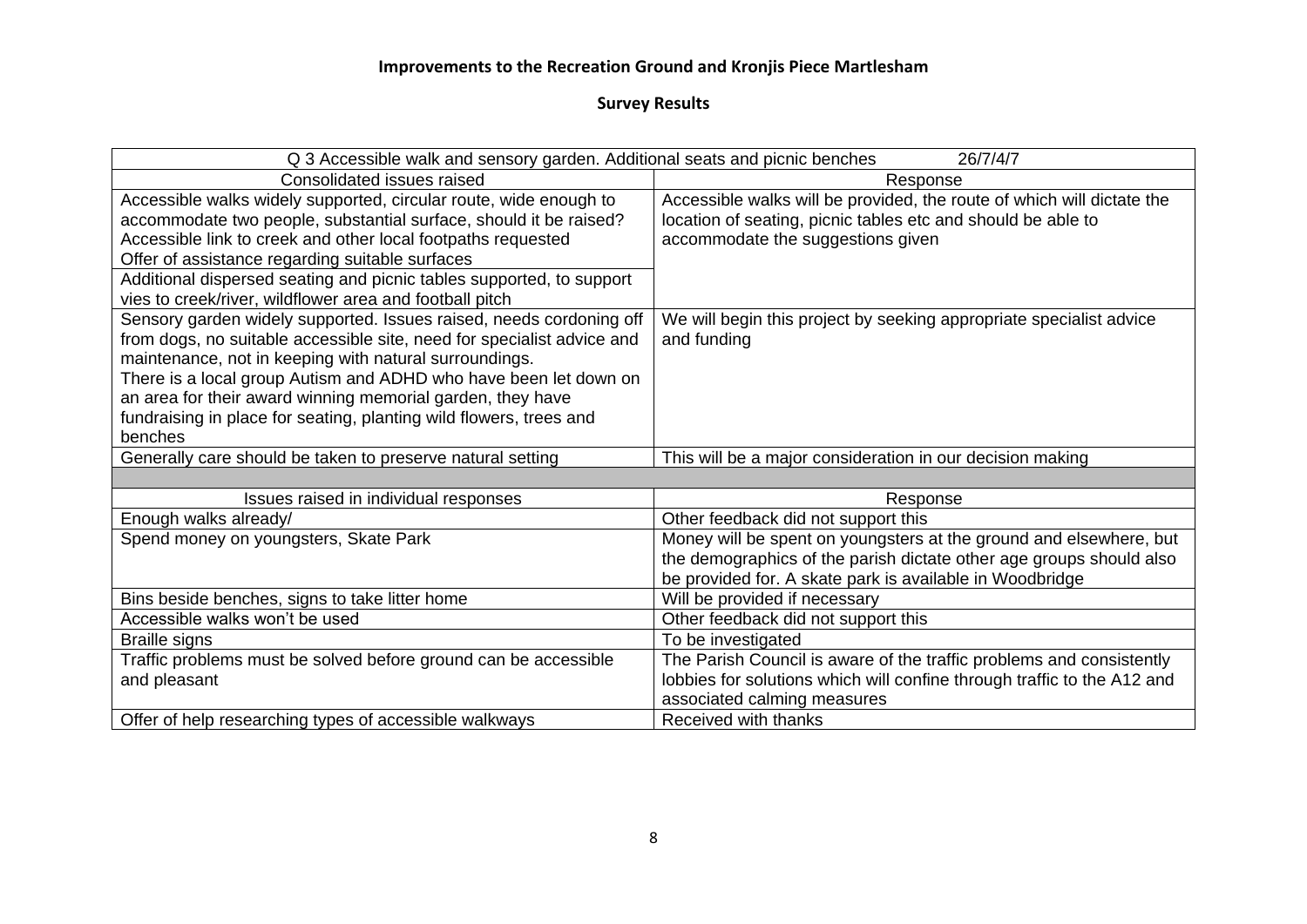| Q 4 New dog bin<br>38/7/3/0                                                                                                   | and Q 8, volunteers to help with future campaigns to reduce dog waste                                                                                                                                                                                    |
|-------------------------------------------------------------------------------------------------------------------------------|----------------------------------------------------------------------------------------------------------------------------------------------------------------------------------------------------------------------------------------------------------|
| Consolidated issues raised                                                                                                    | Response                                                                                                                                                                                                                                                 |
| No responses were opposed, but many were despairing about the<br>need due to lazy dog owners and their continuing lack of use | Further bins will be provided as necessary                                                                                                                                                                                                               |
| Need to be emptied, therefore in convenient locations                                                                         |                                                                                                                                                                                                                                                          |
|                                                                                                                               |                                                                                                                                                                                                                                                          |
| Q8 No volunteers came forward to assist in campaigns to reduce dog<br>waste                                                   | We acknowledge that this question may have been unclear about the<br>commitment required. Nevertheless the complete lack of response<br>was disappointing. More targeted appeals for volunteers for specific<br>activities will take place in the future |
|                                                                                                                               |                                                                                                                                                                                                                                                          |
| Issues raised in individual responses                                                                                         | Response                                                                                                                                                                                                                                                 |
| Responsible dog owners will use them                                                                                          | Bins will be provided as necessary.                                                                                                                                                                                                                      |
| Needed near wild flower area                                                                                                  | Bags will not be supplied as responsible dog owners will always carry                                                                                                                                                                                    |
| Need to be signposted                                                                                                         | and use them and dispose of them properly.                                                                                                                                                                                                               |
| Need to supply bags                                                                                                           |                                                                                                                                                                                                                                                          |
| Absence is just an excuse for unacceptable behaviour                                                                          |                                                                                                                                                                                                                                                          |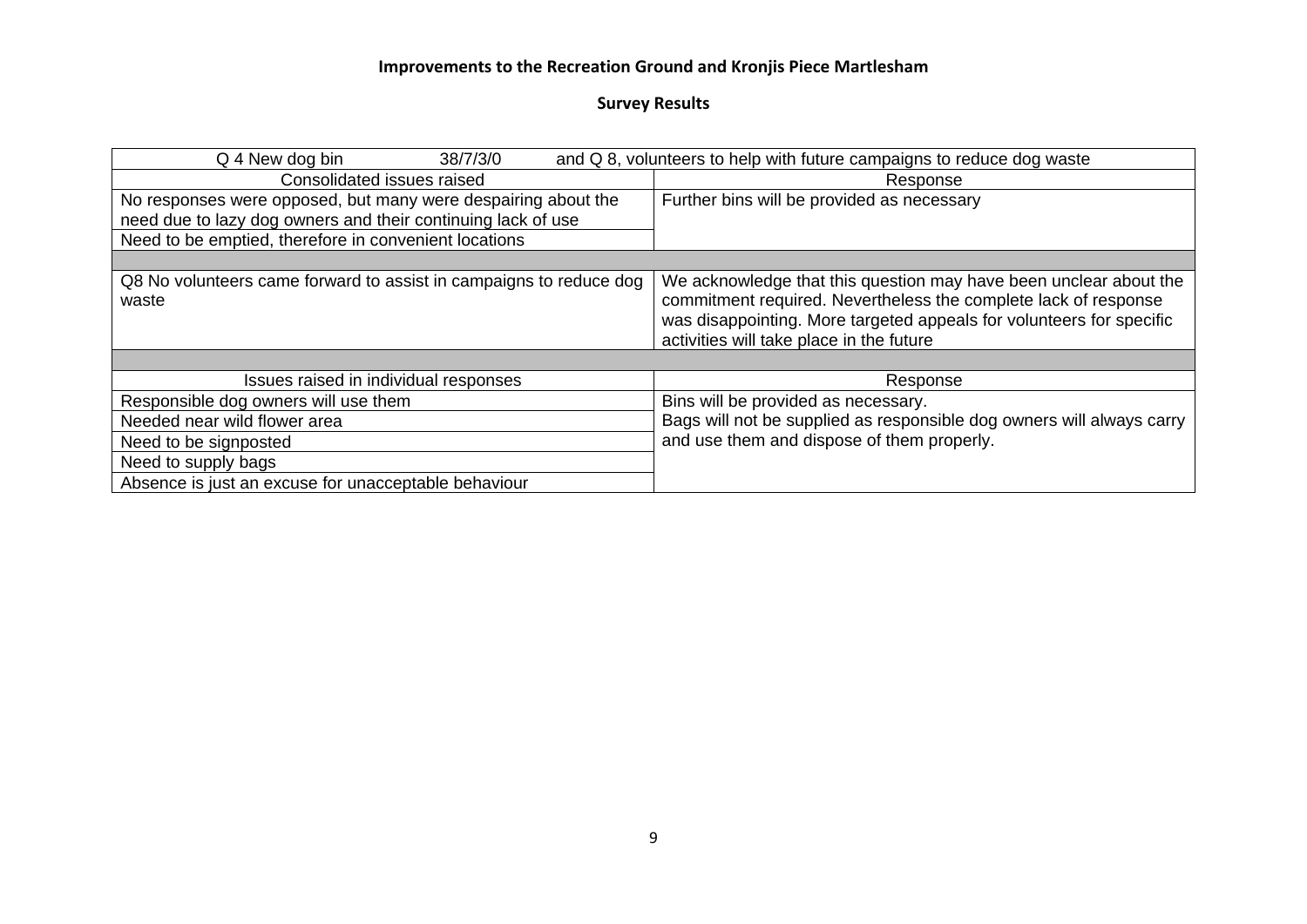| Q5a Screening and tidied fence lines. (Excluding comments on fence around football pitch)<br>25/8/2/11 |                                                                    |
|--------------------------------------------------------------------------------------------------------|--------------------------------------------------------------------|
| Consolidated issues raised                                                                             | Response                                                           |
| Any work should involve native flora of local provenance, include                                      | Minimal screening will be carried out where necessary and possible |
| pollinators and not be too tidy to retain wildflowers and natural setting                              | so as to maintain the natural setting of the ground                |
| Money would be better spent on kids' activities                                                        |                                                                    |
| Need for maintenance                                                                                   |                                                                    |
| Good to hide industrial units, but problems with location of utilities                                 |                                                                    |
|                                                                                                        |                                                                    |
| Issues raised in individual responses                                                                  | Response                                                           |
| If fence around football pitch removed retain some barriers to stop                                    | Fencing as needed by the football club will be provided            |
| excessive wear and tear on parts of pitch                                                              |                                                                    |
| Pump station not suitable for trellis, also not PC property. Hedge with                                | We will investigate possibilities                                  |
| blossoms and berries preferred                                                                         |                                                                    |
| Football containers should be pained as not practical to screen                                        |                                                                    |
| Signs needed to deter dog fouling                                                                      | Are any dog owners unaware of the need to prevent dog fouling?     |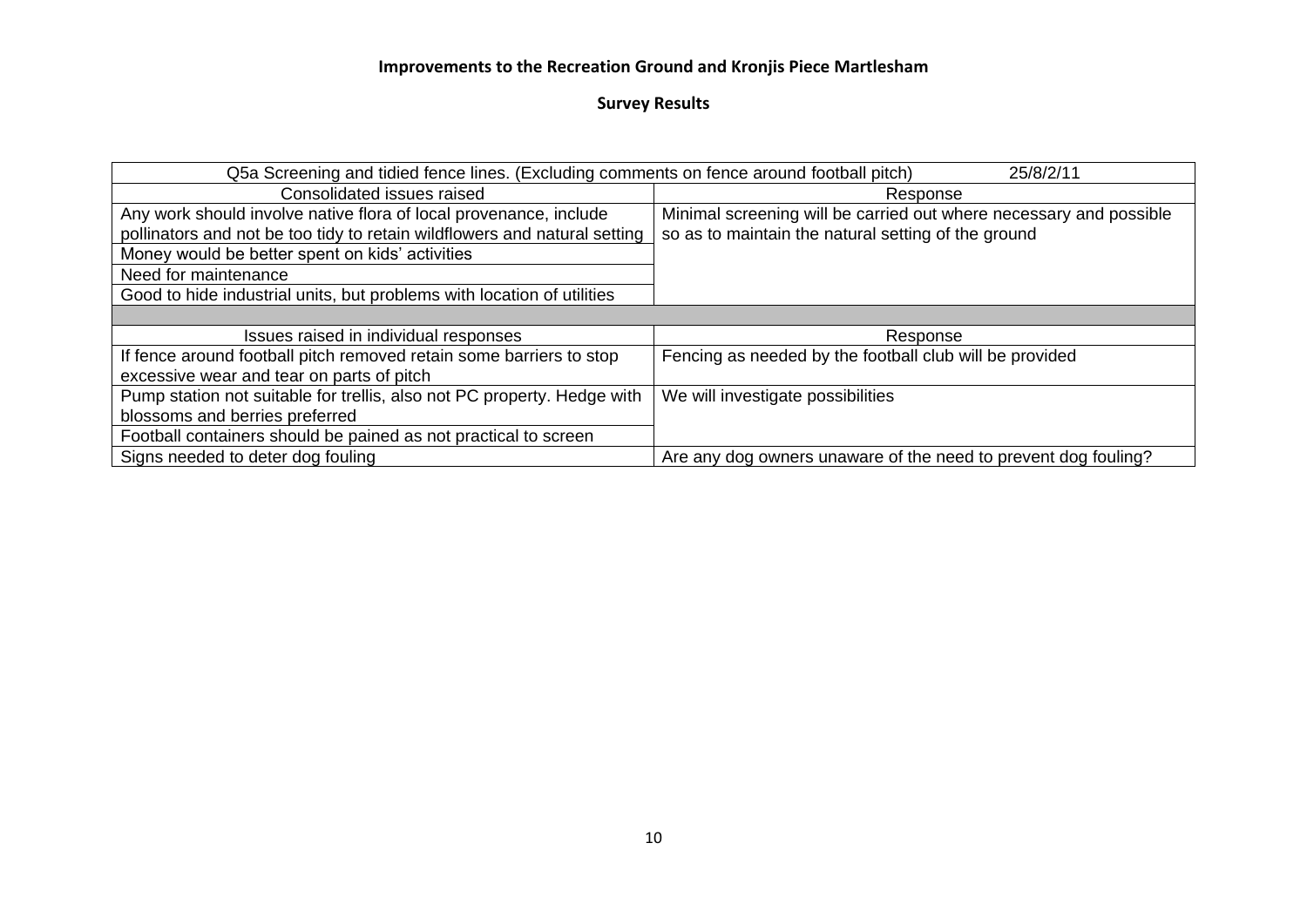| Q5b Screening and tidied fence lines, comments on fence around football pitch | 9/1/3/27                                                                     |
|-------------------------------------------------------------------------------|------------------------------------------------------------------------------|
| In favour of removal                                                          | Response                                                                     |
| Encourages dog owners to use the pitch, leading to mess and                   | The mess is become a serious hazard to other users of the pitch.             |
| disease problems                                                              | The clearing up operation before every organised match can be                |
|                                                                               | played is in itself a health hazard. It has also been a hazard for the       |
|                                                                               | council's contractors when working on the pitch. Some dog owners             |
|                                                                               | hinder the work of contractors by not controlling their dogs                 |
| It could be a hazard during games if people fall/collide with it              | It is sufficiently far from the playing area to fulfil FA regulations and is |
|                                                                               | not considered a hazard                                                      |
| Temporary fences could be used by football club when in use                   | The MYFC advise this is unnecessary and expensive                            |
|                                                                               |                                                                              |
| In favour of retaining                                                        | Response                                                                     |
| To fulfil its original purpose of keeping out rabbits, health and safety      | This risk has to be considered in relation to other risks associated         |
| issue                                                                         | with the fence                                                               |
| Keeps potential intruders off pitch during games (parents, other              | MYFC advises this is not a problem                                           |
| children and dogs). Stops balls going astray                                  |                                                                              |
| Used widely for puppy and dog training and exercising, lack of                | For health and safety reasons and liability considerations the PC has        |
| alternative local facilities. Comment that never used for football            | to make the choice between a facility which attracts so many dog             |
| Provides a safe environment for dogs not on leash away from                   | owners the football pitch becomes unusable or maintaining it as a            |
| children, picnic area and traffic                                             | football pitch.                                                              |
| Opportunity for dog owners to socialise                                       | Depriving the football club of this pitch would in practice mean the         |
|                                                                               | closure of the club as there is a severe shortage of pitches in the          |
|                                                                               | area                                                                         |
|                                                                               | To fence off the area for dog use only is arguably unlawful as the           |
|                                                                               | trust deed requires all beneficiaries must have access to the land.          |
|                                                                               | Strong anecdotal evidence exists that dog owners are willing to travel       |
|                                                                               | considerable distances to access enclosed facilities for dogs, which         |
|                                                                               | already exist at Sutton Heath. This wide catchment area also                 |
|                                                                               | suggests that significant numbers of users will come from outside the        |
|                                                                               | area, so again it would be debatable whether such a facility can be          |
|                                                                               | provided                                                                     |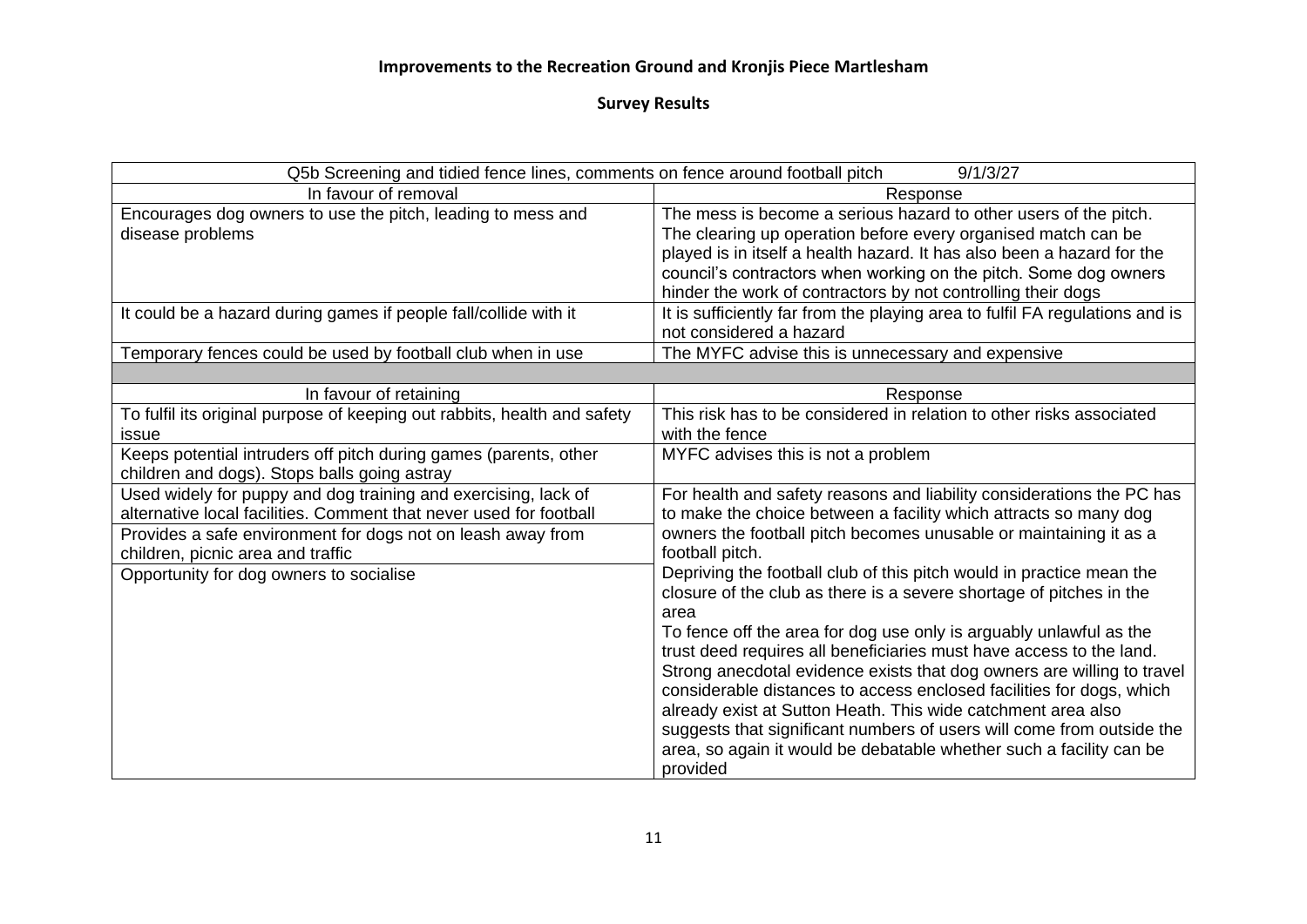| Stops anti-social behaviour by drivers                          | The bunds nearer the entrance will be strengthened and we are       |
|-----------------------------------------------------------------|---------------------------------------------------------------------|
|                                                                 |                                                                     |
|                                                                 | consulting the police on reducing ASB of all types                  |
| Rebuild and strengthen to prevent use by dog owners             | This would be expensive to build and maintain                       |
|                                                                 |                                                                     |
| Other comments                                                  | Response                                                            |
| Separate fenced area for dogs, possibly bookable and chargeable | There are still health and hygiene problems associated with such    |
|                                                                 | areas. The administrative burden would be too significant to be met |
|                                                                 |                                                                     |
|                                                                 | by a level of charges which people would pay. Unless 100%           |
|                                                                 | compliance was achieved this would not solve the problems           |
| Remove unless football club wants it retained                   | The football club does not want the fence to be retained            |
| Permanent goal posts needed with nets                           | MYFC advise this has been tried, but it causes too much wear and    |
|                                                                 | tear in the goal mouths                                             |
| Perimeter track around pitch needed for running                 | As this would be a major and ongoing expense and only requested     |
|                                                                 | by one person we do not feel we can go ahead with this              |
| The fence discourages use by dog owners                         | In practice the opposite is the case                                |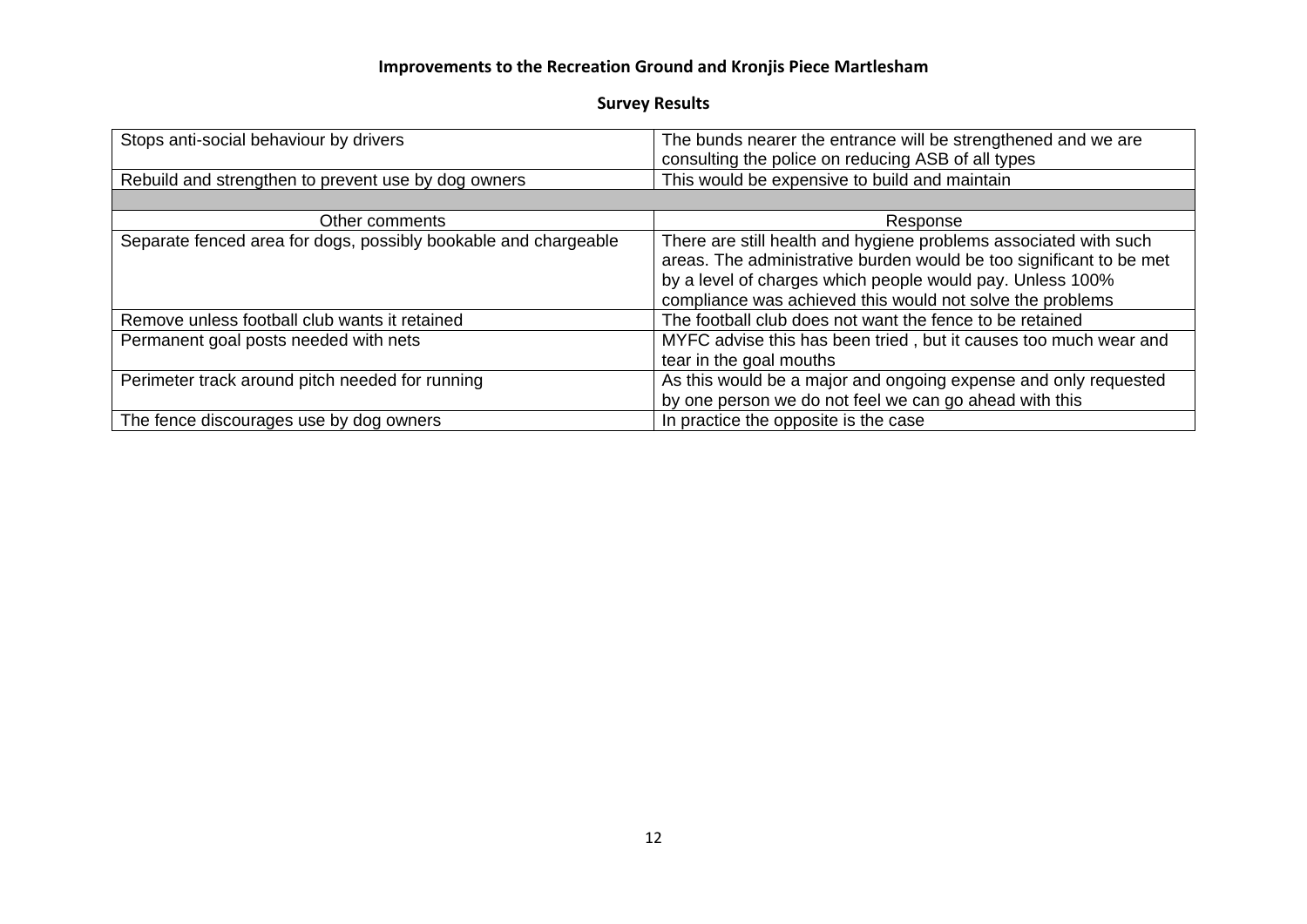| Q6 Improved surface for vehicular entrance track and car park<br>23/1/5/15 |                                                                         |
|----------------------------------------------------------------------------|-------------------------------------------------------------------------|
| In favour of works                                                         | Response                                                                |
| Recitation of current difficulties, Dangerous to vehicles and              | On balance it was felt that the problems and the numbers supporting     |
| pedestrians, uneven, potholes, puddling/flooding. Unpleasant white         | improvements were sufficient to go ahead with this project              |
| residues on cars/footwear                                                  |                                                                         |
| A better surface for people with restricted mobility                       |                                                                         |
| A soakaway and drains would feed the sedge bed and keep it as a            | This will inform the improvements                                       |
| valuable habitat                                                           |                                                                         |
|                                                                            |                                                                         |
| Against works                                                              | Response                                                                |
| Comments that current facilities are adequate                              | See above                                                               |
| Natural nature of site, not at expense of surrounding flora. Need to       | This will inform the improvements                                       |
| remain permeable                                                           |                                                                         |
| High cost and alternative priorities, spending money on youngsters         | In the context of overall PC resources, provision for youngsters within |
|                                                                            | and near the parish, that young people will be ferried in cars to the   |
|                                                                            | ground, the demographics of the parish it was felt the project could    |
|                                                                            | be justified                                                            |
| Current surface discourages speeding and vehicle ASB                       | We are consulting the police on reducing ASB of all types               |
| Other comments                                                             | Response                                                                |
| Any new surface should be unattractive to vehicle ASB                      | The bunds nearer the entrance will be strengthened and we are           |
|                                                                            | consulting the police on reducing ASB of all types                      |
| Entrance track and car park only. A pathway, not roadway is needed         | We will review the situation when the entrance track and car park       |
| to the bowls club. Also complaints about inconsiderate driving and         | have been resurfaced                                                    |
| parking beyond the barrier by bowls and football club members              |                                                                         |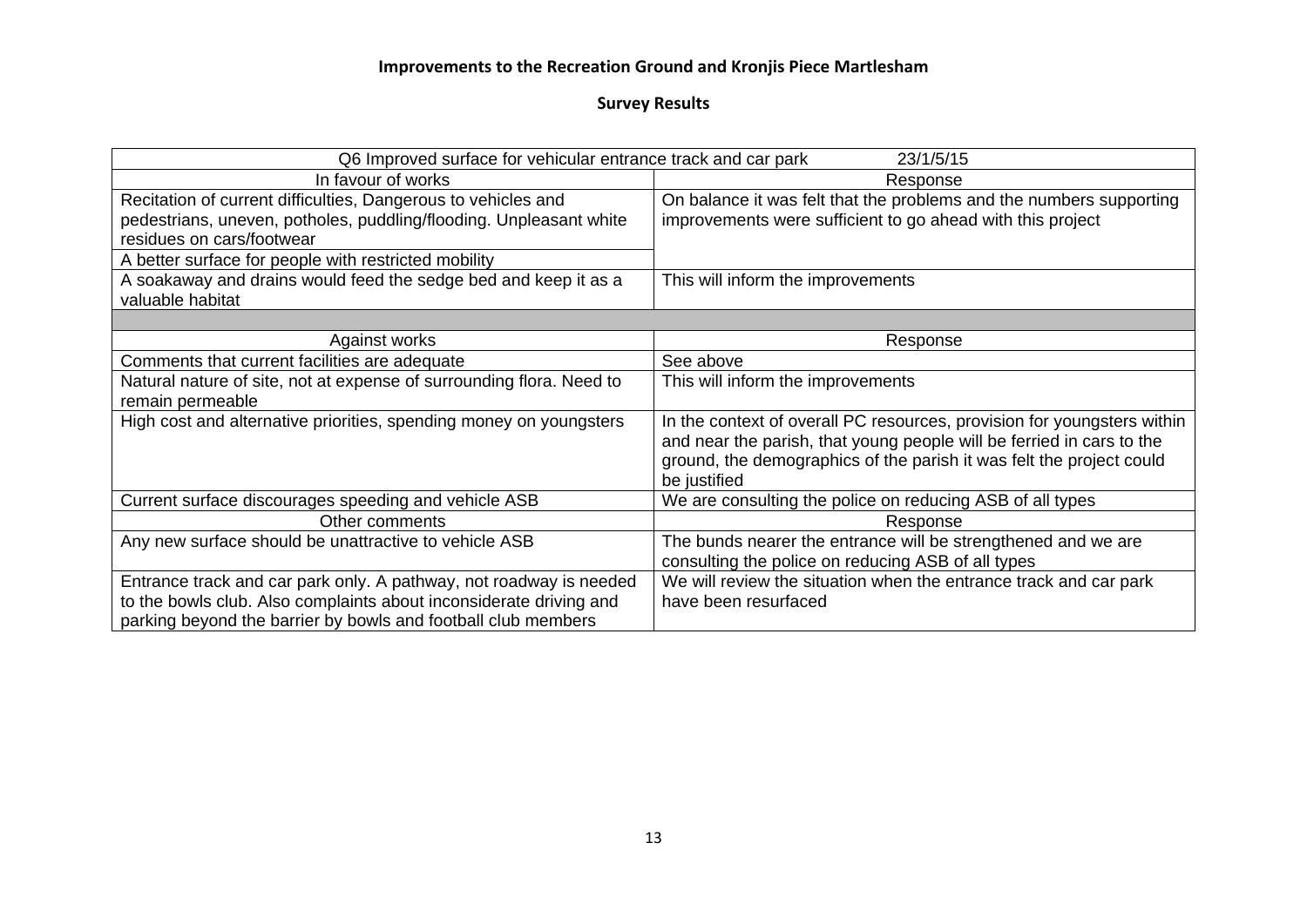| Q7 Any other comments or improvements you would like to suggest?                                                                                                                                                                                                                      |                                                                                                                                                                                                                                                                                                                                                                                                                                                                        |
|---------------------------------------------------------------------------------------------------------------------------------------------------------------------------------------------------------------------------------------------------------------------------------------|------------------------------------------------------------------------------------------------------------------------------------------------------------------------------------------------------------------------------------------------------------------------------------------------------------------------------------------------------------------------------------------------------------------------------------------------------------------------|
| <b>Consolidated Issues Raised</b>                                                                                                                                                                                                                                                     | Response                                                                                                                                                                                                                                                                                                                                                                                                                                                               |
| Problems with illegal and anti-social behaviour<br>Drug taking, driving stunts                                                                                                                                                                                                        | The PC have been aware of this, we routinely liaise with the police to<br>try and get action and we are liaising with the police to "design out<br>crime". What all residents must do is report all instances of ASB and<br>criminality to the police and district council so they understand the<br>scale and nature of the problem                                                                                                                                   |
| Positioning of glass recycling bins near to play space too dangerous,<br>need for more varied recycling containers                                                                                                                                                                    | ESC are responsible for the placing and maintenance of this facility.<br>We will liaise with them to deal with the concerns expressed.                                                                                                                                                                                                                                                                                                                                 |
| Replace and enlarge existing play equipment. To cater for all 3+ age<br>groups, informal and imaginative play incl water features. Zip line                                                                                                                                           | In the context of equipment being renewed in other play spaces this<br>will not be a priority, but the PC understands that when possible<br>improvements will be made                                                                                                                                                                                                                                                                                                  |
| "Hard" facilities for older children and young adults. MUGA, skate<br>park, basketball, netball, football, cricket, gym equipment. Leave<br>goalposts up<br>(Keep Petanque piste)                                                                                                     | Although many individual suggestions were made there was no<br>single use which had wider support and exercises undertaken in the<br>past have not shown widespread support for any specific type of<br>provision. In the context of equipment being renewed in other parts of<br>the parish and nearby this will not be a priority. There is also much<br>support for keeping the grounds natural ambience which would be<br>damaged by a large area of hardstanding. |
| Further requests for dog facilities, dedicated or football pitch, signage<br>and illumination until 8.00                                                                                                                                                                              | Dealt with above when discussing the fence around the football pitch                                                                                                                                                                                                                                                                                                                                                                                                   |
| Pleasant environment for informal recreation. Seating/picnic tables.<br>Remove barriers picnic area/play space. Shade, barriers to traffic<br>enforced, value of existing wildflower patch (with flooding for birds),<br>accessible paths. Open up access to river bank. Stag beetles | These will all inform the improvements to be made to the ground                                                                                                                                                                                                                                                                                                                                                                                                        |
|                                                                                                                                                                                                                                                                                       |                                                                                                                                                                                                                                                                                                                                                                                                                                                                        |
| Issues raised in individual responses                                                                                                                                                                                                                                                 | Response                                                                                                                                                                                                                                                                                                                                                                                                                                                               |
| Shingle to prevent puddling on wide path from car park needed                                                                                                                                                                                                                         | The new surface should remove the need for this                                                                                                                                                                                                                                                                                                                                                                                                                        |
| AED machine needed                                                                                                                                                                                                                                                                    | One is available in the bowls club, paid for by ESC and a further one<br>is being installed near the Red Lion which is near to the ground                                                                                                                                                                                                                                                                                                                              |
| Alcohol gel station needed                                                                                                                                                                                                                                                            | Provision was considered an individual responsibility                                                                                                                                                                                                                                                                                                                                                                                                                  |
| Spread of dangerous chemicals used by bowls club                                                                                                                                                                                                                                      | This has been brought to the club's attention                                                                                                                                                                                                                                                                                                                                                                                                                          |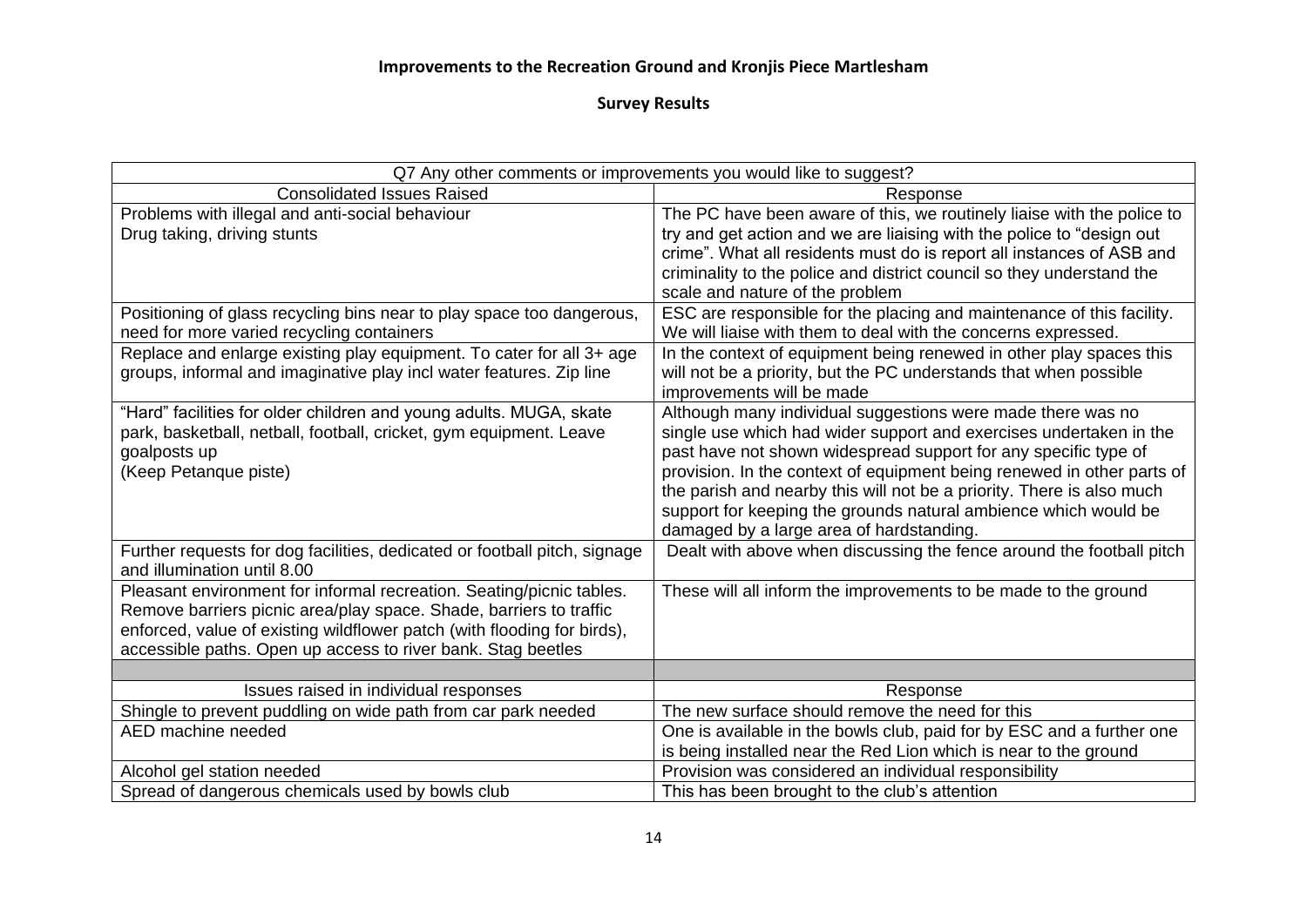| Litter bin needed next to football pitch                            | New bins will be provided as part of the project                        |
|---------------------------------------------------------------------|-------------------------------------------------------------------------|
| Drainage?                                                           | No further explanation of this comment was given. The football pitch    |
|                                                                     | has been raised to reduce flooding. Occasional flooding and water       |
|                                                                     | logging near the wildflower meadow considered beneficial to             |
|                                                                     | biodiversity                                                            |
| Narrow gap between bowls club and football pitch tight, muddy and   | This will be considered when implementing any improvements              |
| fouled                                                              |                                                                         |
| Toilets needed                                                      | To provide and maintain such a facility in an hygienic state which      |
|                                                                     | would not attract ASB is currently well beyond the means of the         |
|                                                                     | parish council. If this changed due to the availability of long term    |
|                                                                     | funding such a facility could be provided                               |
| Until through traffic is reduced/eliminated the ground is virtually | The Parish Council is aware of the traffic problems and consistently    |
| inaccessible and an unpleasant place                                | lobbies for solutions which will confine through traffic to the A12 and |
|                                                                     | associated calming measures                                             |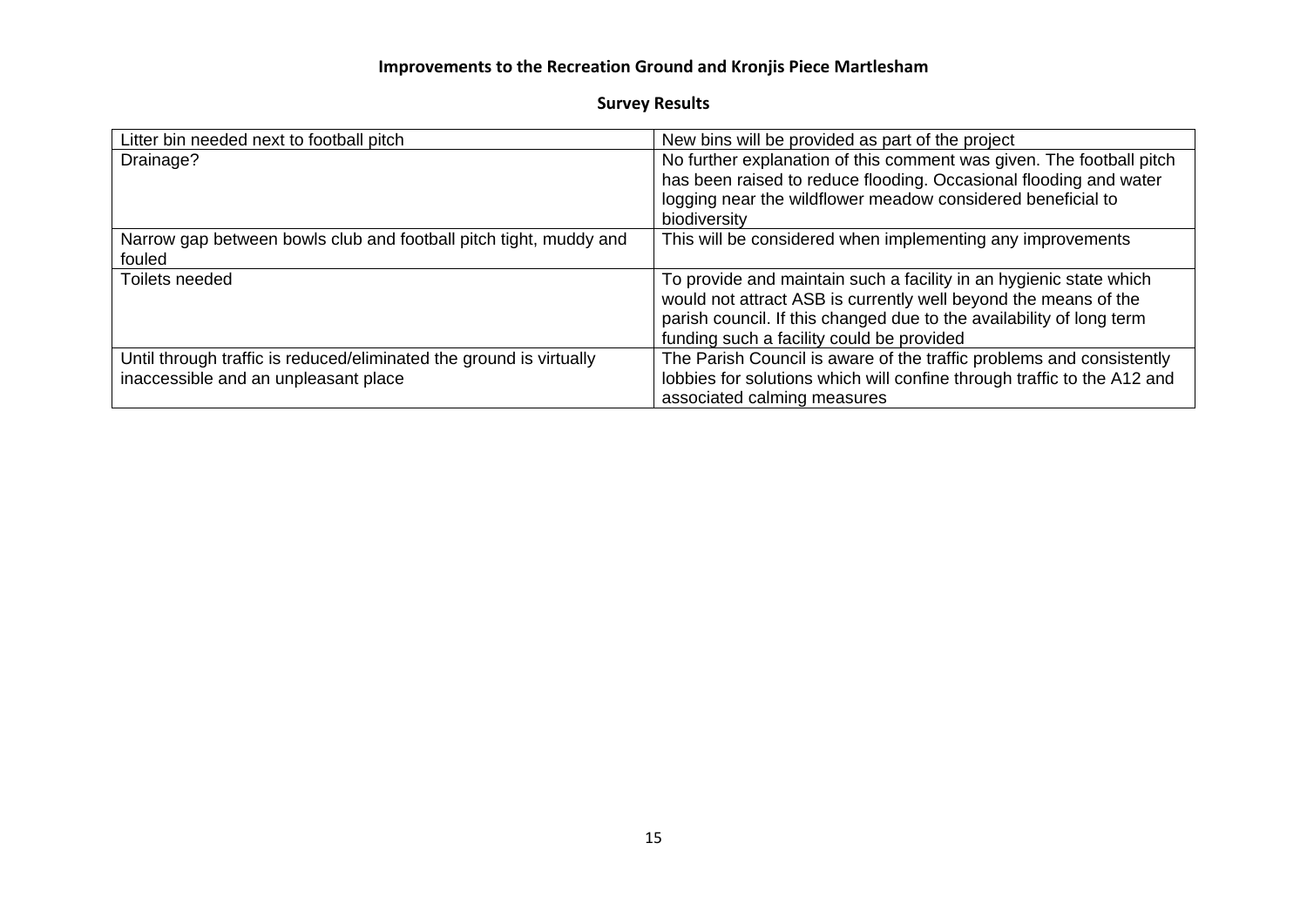# Priorities for completion of project

This currently is the prioritisation to be included in the plan

## **Introduction**

The following list of actions has arisen from the results of the Recreation Ground Consultation held during the month of January 2021 and initial analysis by the Recreation Ground & Kronji's Piece Steering Group at its meeting on 25.02.21. Actions to be shown on the proposals sketch map.

### **Short term**

#### **Signage**

• Provide statutory information, health & safety notices including along river, dog walking code.

#### **Accessible walk**

- Research an all-weather path around the outer perimeter of the wildflower area and a shorter route along the eastern side of the football pitch, in keeping with the natural setting of the site.
- Contact Disability Advice Service.

#### **Sensory garden**

- Research whether the Recreation Ground is a suitable site.
- Contact local groups working in autism and dementia for their advice.

#### **Additional seats & benches**

- Add more benches and seats to the site, including along the proposed new accessible paths and possibly under the Weeping Willow tree.
- The Burrows family to research where additional seating can be located.

#### **Additional dog bins**

• Liaise with ESC on the location of new dog bins.

#### **Screening**

- Contact Anglian Water about tidying around the pumping station and screening the building with plants or painting, perhaps with games.
- Liaise with football club over painting containers a dark green.